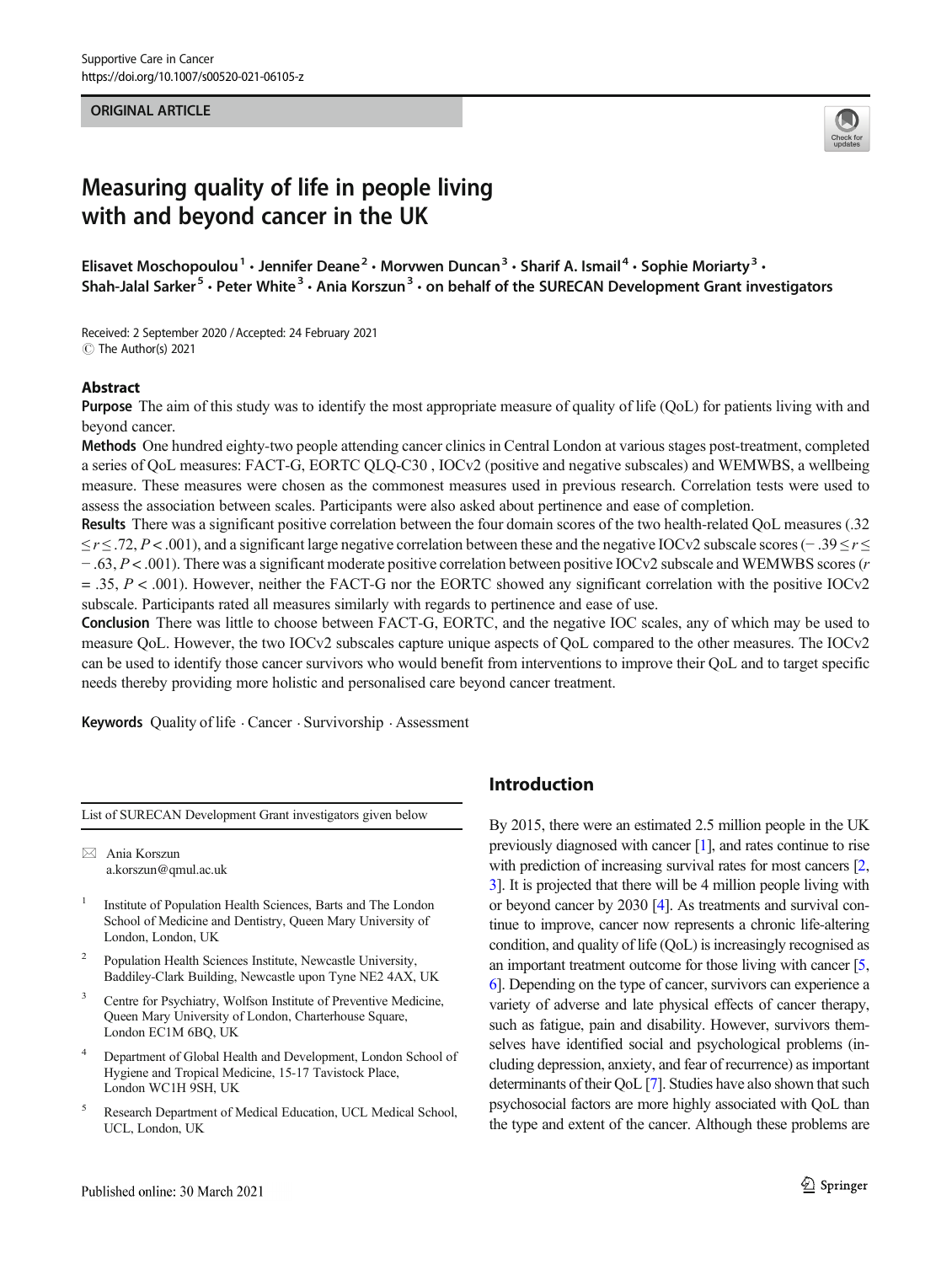clearly prioritised by cancer patients [[8](#page-7-0)], they still receive comparatively less attention in clinical care and research. A 2019 British study of 526 colorectal cancer survivors found that unmet psychological needs were the highest of all unmet needs following treatment [\[9\]](#page-7-0). These psychological unmet needs included feelings of sadness, loss of control, fear of cancer recurrence and death, uncertainty, and difficulty in keeping a positive outlook. Notably, the percentage of patients with psychological unmet needs, 15 months after treatment, remained consistent when measured again at 24 months. These unmet needs, in addition to physical, health system, and informational needs, were associated with poorer health-related quality of life at the end of treatment. Therefore, it is potentially possible to identify 'at risk' patients as soon as they have finished treatment [[9](#page-7-0)].

Defining and measuring the QoL of people living with and beyond cancer is not straightforward. There are several well validated and widely used measures of health-related QoL, but these focus predominantly on physical symptoms (rather than psychosocial issues) related to the functional effects of being treated for cancer, and often include specific symptoms such as shortness of breath or disabilities such as problems walking. Such symptoms can also be related to other comorbid conditions and, in a recent study, Vissers and colleagues [[10\]](#page-7-0) showed that medical comorbidity explained more variance in health-related QoL than did cancer characteristics. Furthermore, the study of cancer survivorship abounds with studies examining primarily negative outcomes such as distress, diminished QoL and functional impairments; less is known about positive changes following the experience of cancer. A more contemporary approach to the study of QoL acknowledges the multidimensional and dynamic impact of cancer whereby the experience of cancer can be life changing in both negative and positive ways [\[11](#page-7-0)].

The Impact of Cancer (IOCv2) questionnaire was specifically developed to measure not only the unique negative impacts of cancer, such as worry and body change concerns, but also the positive impact of cancer associated with long-term survivorship, such as increased altruism and positive selfevaluation [\[12](#page-7-0)]. This measure has been used in studies of breast and lymphoma cancer survivors in the USA and Europe [\[13](#page-7-0)–[16](#page-7-0)]. In our 2014 study of British haematological cancer survivors [\[7](#page-7-0)], we found that levels of depression and psychological distress in this survivor group were three times higher than in the general population, and these symptoms were significantly associated with more negative IOCv2 scores. On the other hand, the type and stage of the cancer, or whether there had been a recurrence of the cancer, had no relationship to IOCv2 scores. Positive IOCv2 scores showed a distinctive pattern of association that reflected factors such as level of education and social support. The IOC was originally developed for long-term survivors (> 2 years after diagnosis); however, many of the issues addressed in this measure are also experienced by those at earlier stages in the cancer pathway.

Two of the most commonly used cancer-specific health-related QoL measures are the European Organisation for Research and Treatment for Cancer Quality of Life Questionnaire Core 30 (EORTC QLQ-C30) [\[17](#page-7-0)], and the Functional Assessment of Cancer Therapy—General Scale (FACT-G) [\[18\]](#page-7-0). These instruments are usually combined with questionnaires assessing the impact of the specific type of cancer. Although both measures have high validity and reliability, they have been shown to have different applications [[19](#page-7-0)]. For instance, the EORTC focuses more on disease symptoms and consequences of treatment, whereas the FACT-G is more advantageous at assessing emotional aspects. Nevertheless, these questionnaires may not address some of the more subtle aspects of QoL identified by those living with and beyond cancer as they were designed to focus primarily on the early stages of being diagnosed with and treated for cancer [\[20\]](#page-7-0). As patients move towards the survivorship phase, although certain functional and physical impairments remain, other issues may become equally or more relevant. Therefore, these instruments may not adequately capture the unique needs of longer-term cancer survivors.

The IOC was originally developed using qualitative methodology to explore the constructs of both negative and positive impacts of cancer. Interviews were carried out with a sample of patients who had survived cancer for 5 or more years, but were entirely based in Los Angeles, USA [[12\]](#page-7-0). While a proportion of participants were non-White, there was no information about the ethnicities involved. It was unclear how useful instruments like the IOCv2 were when used by British patients, and with more ethnically mixed groups of patients in the UK, until a 2017 study compared the use of IOCv2 in non-Hodgkin lymphoma (NHL) survivors in USA and UK populations. Good reliability of the IOCv2 was found, and so it was deemed potentially applicable to UK populations [\[21](#page-7-0)]. In addition, this study demonstrated that psychosocial factors had a greater impact on QoL than disease characteristics [[21\]](#page-7-0). With the increasing focus on how to improve QoL for patients, an appropriate outcome measure is a priority for research. Better conceptualization of QoL for people living with and beyond cancer, and identification of useful measures that reflect UK patients' realities, needs, and perceptions have become pressing.

The specific objectives of this study were to compare commonly used QoL measures (FACT-G and EORTC QLQ-C30) across corresponding domains (physical, emotional, social and functional); as well as to the IOCv2 scale (positive and negative subscales) and to an overall wellbeing measure (WEMWBS) in different populations of cancer patients who had completed active treatment. We did not seek correlations against the EORTC QLQ-C30 cognitive functioning subscale, since there was no equivalent domain in the FACT-G questionnaire. The aim was to determine the optimal method to identify and measure QoL in cancer patients living with and beyond cancer. The hypotheses under test were: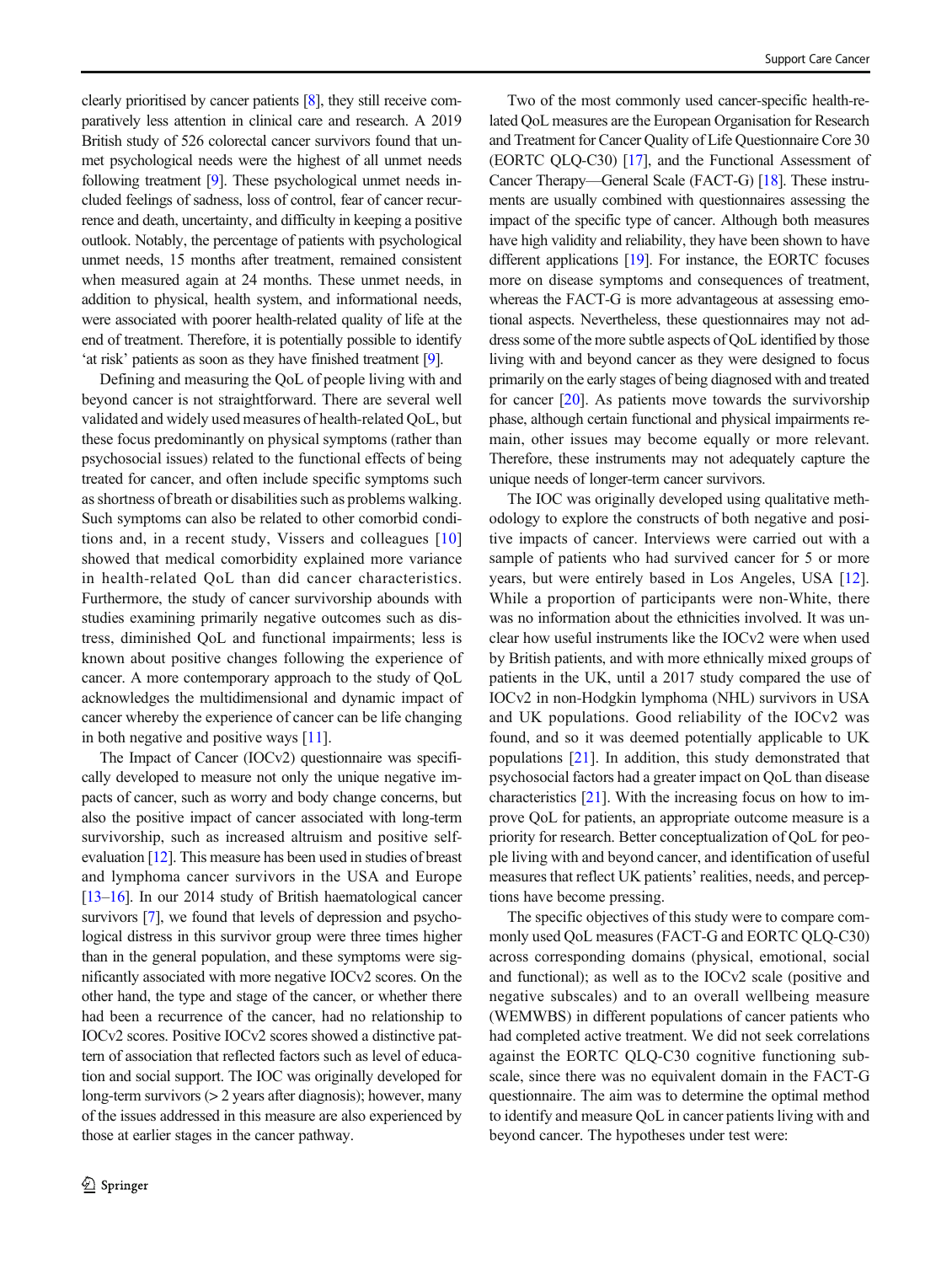- i. Corresponding domains in FACT-G and EORTC QLQ-C30 are positively correlated and there is a negative correlation with negative (–ve) IOCv2 as well as a positive correlation with WEMWBS.
- ii. FACT-G and EORTC QLQ-C30 do not correlate with positive (+ve) IOCv2.

## **Methods**

This study was carried out as a clinical audit ("Audit of wellbeing/quality of life measures in cancer survivors" ID: 5711(2015) Barts Health NHS Trust) in oncology outpatient clinics throughout Barts Health NHS Trust. A clinical audit aims to evaluate the quality of current practice regarding a specific aspect of healthcare and to identify any changes needed in order to improve the care provided to patients. Therefore, research projects and clinical audit projects serve different purposes with the latter forming part of the continuous quality improvement process [\[22\]](#page-7-0).

#### Inclusion and exclusion criteria

Patients were eligible if they had finished active treatment for cancer and were over the age of 18. Patients were excluded if they were not able to speak English or if they were receiving palliative care. Patients attending cancer clinics in central London were screened against the eligibility criteria by a member of the clinical care team. Eligible patients were then approached at the clinic by a research assistant who invited them to complete a series of questionnaires and provided them with the study information sheet. No financial incentives or any other forms of compensation were used. The clinics attended were breast, head and neck, colorectal and haematology-oncology (late effects and chronic myeloid leukaemia (CML), myeloma, and the leukaemia and lymphoma clinics).

#### Measures

FACT-G is a 27-item generic HRQL measure that has been widely validated [[18\]](#page-7-0). Each item has 5 options ranging from not at all (a score of 0) to very much (a score of 4), and these are summed to obtain a global score, as well as 4 subscale scores: physical well-being, social/family well-being, emotional well-being, and functional well-being. A higher score signifies better QoL.

EORTC QLQ-C30 is a 30-item cancer-specific HRQL measure that has also been widely validated [\[23](#page-7-0)]. Two items ask about overall QoL and overall health, and the remainder covers 5 functioning scales (physical, role, social, emotional, and cognitive functioning) and 9 symptoms scales (fatigue, nausea and vomiting, pain, dyspnea, sleep disturbance, appetite loss, constipation, diarrhoea, and financial impact). A higher score for the global QoL or the functioning scales signifies better QoL.

Warwick–Edinburgh Wellbeing Scale (WEMWBS) [[24](#page-7-0)] measures a broad concept of mental wellbeing, including positive affect, psychological functioning (autonomy, competence, self-acceptance, personal growth), and interpersonal relationships. A higher score signifies better QoL. The WEMWBS was chosen as it focuses on positive aspects of mental health, it is valid in a range of settings and it can be used at a population level or with targeted clinical groups. Furthermore, it is relatively short and easy to complete compared to the other measures included in this study.

Impact of Cancer V2 (IOCv2) is a 37-item shortened version of the IOC [\[25](#page-7-0)]. The IOCv2 measures the unique positive and negative impacts of cancer associated with long-term survivorship. Participants rate their level of agreement for a given statement from 1 (strongly disagree) to 5 (strongly agree), which results in both a positive and negative scale. The scales are subdivided into eight subscales. The four positive subscales include: Altruism/Empathy, Health Awareness, Meaning of Cancer and Positive Self-Evaluation; a higher score signifies better QoL. The negative subscales include Appearance Concerns, Body Change Concerns, Life Interferences and Worry. A higher score signifies worse QoL.

In addition, patients were asked to rate each questionnaire on a 5-point Likert scale with regards to (a) how much it addressed their issues and (b) how easy it was to complete. Sociodemographic data were also collected.

#### Statistical analysis

Data were analysed using statistical software package SPSS version 24. Missing data were not imputed. Spearman's rank correlation was used as the data were not normally distributed. One-tailed tests were used to predict correlation across the questionnaires according with our one-directional hypotheses. A P value of less than 0.01 was considered statistically significant. We chose this conservative  $P$  value due to the presence of multiplicity. The medians (interquartile range) of Likert score responses to the two questions about pertinence and ease of completion were calculated. Friedman's test was used to detect any statistically significant differences in the pertinence and ease of completion ratings between the four different measures. Cronbach's alpha was calculated for each measure in the study in order to assess internal consistency. Further analysis was conducted to compare QoL scores for each measure according to cancer diagnosis using Kruskal-Wallis test with Dunn's post hoc test. Alpha coefficient values suggested that all measures were fit for purpose (IOC positive  $\alpha = 0.85$ ; IOC negative  $\alpha = 0.89$ ; WEMWBS  $\alpha = 0.93$ ; FACT-G  $\alpha =$ 0.92; EORTC QLQ-C30  $\alpha = 0.88$ ).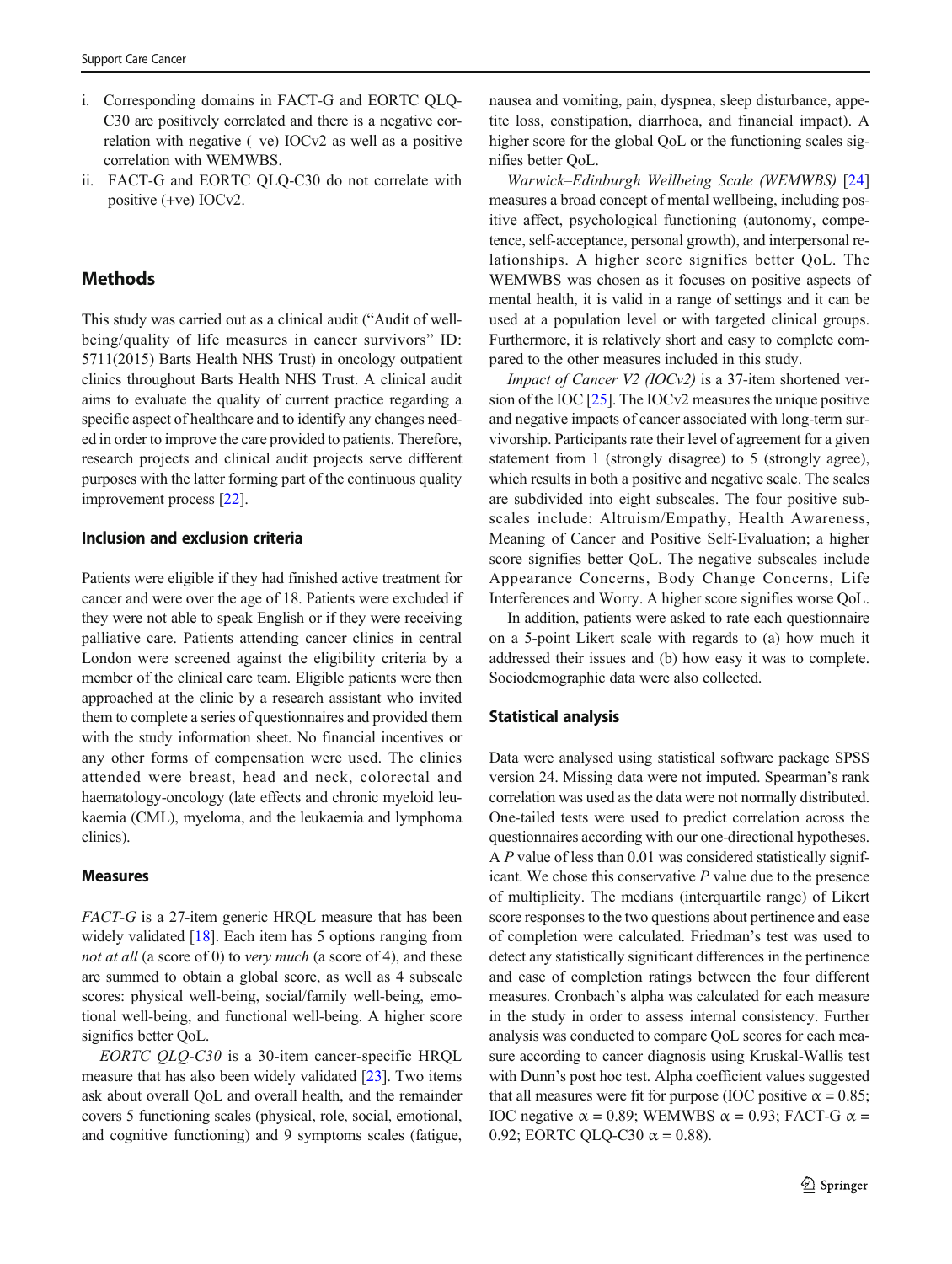## **Results**

Of the 317 patients who were approached, 182 agreed to participate in the audit. Therefore, the response rate was 57%. Reasons were recorded for those who declined to take part. Language barriers and lack of time were the most commonly cited issues. In this audit, information was available only on gender and cancer type. Figure 1 shows the completers vs non-completers by cancer type.

There was no significant difference in gender between completers and non-completers. However, those with head and neck cancer were more likely to decline to take part.

The demographics of participants are shown in Table 1: 57% of participants were women and 77% of participants were white. Age ranged from 18 to > 75 years.

Table [2](#page-4-0) shows the correlations between scores on the different measures. As hypothesised, QLQ-C30 and FACT-G significantly positively correlated with each other across corresponding domains: physical, social, emotional, and functional respectively (.32  $\leq r \leq .72$ ,  $P < .001$ ). The strongest correlation was between the physical sub-scales of the two questionnaires ( $r = .74$ ,  $P < .001$ ), whereas the association between the social sub-scales was the weakest  $(r = .32, P <$ .001). Furthermore, each domain of both measures was significantly negatively correlated with negative IOC ( $-$ .39 ≤  $r$  ≤ − .63, P < .001), i.e. high negative impact was correlated with poorer QoL. The social and emotional domains of the EORTC QLQ-C30 were most strongly correlated with negative IOC (r  $=$  - .57,  $P < .001$  for both), whereas regarding the FACT-G, the strongest correlation with negative IOC was for the physical domain ( $r = -0.63$ ,  $P < 0.001$ ). The IOC positive measure



Fig. 1 Cancer types of completers vs non-completers

Table 1 Socio-demographic characteristics of participants in the audit  $(N = 182)$ 

| Characteristics                                | Frequency      | Percent |
|------------------------------------------------|----------------|---------|
| Ethnicity ( $n = 178$ , missing = 4)           |                |         |
| White                                          | 141            | 79.2    |
| Asian                                          | 16             | 9       |
| <b>Black</b>                                   | 16             | 9       |
| Mixed                                          | 3              | 1.7     |
| Chinese                                        | $\overline{2}$ | 1.1     |
| Age category ( $n = 175$ , missing = 7)        |                |         |
| $18 - 24$                                      | 3              | 1.7     |
| $25 - 34$                                      | 5              | 2.9     |
| $35 - 44$                                      | 23             | 13.1    |
| $45 - 54$                                      | 34             | 19.4    |
| $55 - 64$                                      | 55             | 31.4    |
| $65 - 74$                                      | 35             | 20      |
| $75+$                                          | 20             | 11.4    |
| Gender ( $N = 180$ , missing = 2)              |                |         |
| Male                                           | 77             | 42.8    |
| Female                                         | 103            | 57.2    |
| Clinic attended ( $n = 182$ )                  |                |         |
| Colorectal                                     | 22             |         |
| <b>Breast</b>                                  | 51             |         |
| Haematology-leukaemia                          | 25             |         |
| Haematology-late effects                       | 27             |         |
| Haematology-lymphoma                           | 9              |         |
| Haematology-multiple myeloma                   | 21             |         |
| Head and neck                                  | 27             |         |
| Education level ( $n = 156$ , missing = 26)    |                |         |
| Degree                                         | 51             | 32.7    |
| Technical qualification                        | 22             | 14.1    |
| A levels or equivalent                         | 18             | 11.5    |
| GCSE's, O' levels or equivalent                | 46             | 29.5    |
| Other                                          | 19             | 12.2    |
| Relationship status ( $n = 175$ , missing = 7) |                |         |
| Partnered                                      | 103            | 58.9    |
| Non-partnered                                  | 72             | 41.1    |

generally did not correlate across any of the QoL measures. There was a significant moderately positive correlation between WEMWBS and positive IOC scores ( $r = .35$ ,  $P <$ .001). Regarding correlations between total scores, the strongest correlations were between the FACT-G and the Global OoL of the EORT OLO-C30 ( $r = .76$ ,  $P < .001$ ), as well as between FACT-G and WEMWBS total scores  $(r = .72, P <$ .001). There were no statistically significant correlations between the IOC positive scale score and other total scores except for the aforementioned positive correlation with WEMWBS. The IOC negative total score correlated highly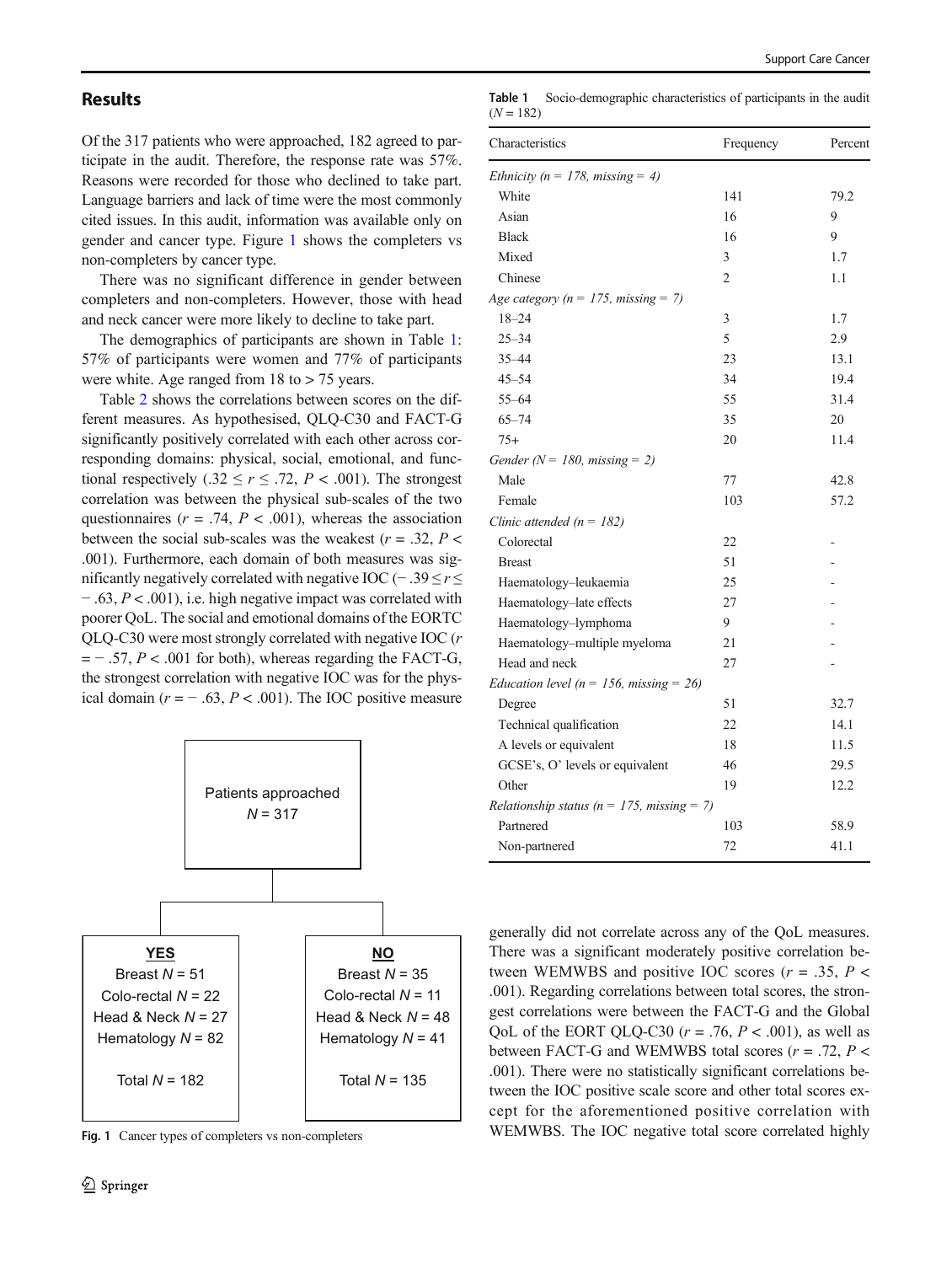#### <span id="page-4-0"></span>Table 2 Associations of the sub-domains and the total scores of the questionnaires

|                                                                                         |                                                                   | IOC positive<br>impact scale score<br>$r, n, P$ value | IOC negative<br>impact scale score<br>$r, n, P$ value | <b>WEMWBS</b><br>total score<br>$r, n, P$ value | <b>EORTC</b><br>QLQ-C30<br>r, n, P<br>value | FACT-<br>G<br>r, n, P<br>value |
|-----------------------------------------------------------------------------------------|-------------------------------------------------------------------|-------------------------------------------------------|-------------------------------------------------------|-------------------------------------------------|---------------------------------------------|--------------------------------|
| 2a: Association of the physical domains<br>of EORTC and FACT-G                          | IOCV2 positive impact                                             | $1, 151, -$                                           |                                                       |                                                 |                                             |                                |
|                                                                                         | scale score<br>IOCV2 negative impact .04,140, .333<br>scale score |                                                       | $1, 150, -$                                           |                                                 |                                             |                                |
|                                                                                         | WEMWBS total score                                                | .35, 146, < .001                                      | $-.52, 147, < .001$                                   | $1, 174, -$                                     |                                             |                                |
|                                                                                         | EORTC QLQ-C30                                                     | $-.007, 148, .468$                                    | $-.44, 148, < .001$                                   | .39, 170, <<br>.001                             | $1,177,-$                                   |                                |
|                                                                                         | FACT-G                                                            | .010, 150, .453                                       | $-.63, 150, < .001$                                   | .50, 173, <<br>.001                             | $.74, 176, < 1, 179, -$<br>.001             |                                |
| 2b: Association of the social domains of IOC positive impact<br><b>EORTC</b> and FACT-G | scale score                                                       | $1, 151, -$                                           |                                                       |                                                 |                                             |                                |
|                                                                                         | IOC negative impact<br>scale score                                | .04,140, .333                                         | $1, 150, -$                                           |                                                 |                                             |                                |
|                                                                                         | WEMWBS total score                                                | .35, 146, < .001                                      | $-.52, 147, < .001$                                   | $1, 174, -$                                     |                                             |                                |
|                                                                                         | EORTC QLQ-C30                                                     | .01, 146, .442                                        | $-.57, 146, < .001$                                   | .44, 167, <<br>.001                             | $1, 174, -$                                 |                                |
|                                                                                         | FACT-G                                                            | .21, 143, .006                                        | $-.51, 145, < .001$                                   | .56, 166, <<br>.001                             | $.32, 165, < 1, 171, -$<br>.001             |                                |
| 2c: Association of the emotional domains IOC positive impact<br>of EORTC and FACT-G     | scale score                                                       | $1, 151, -$                                           |                                                       |                                                 |                                             |                                |
|                                                                                         | IOC negative impact<br>scale score                                | .04,140, .333                                         | $1, 150, -$                                           |                                                 |                                             |                                |
|                                                                                         | WEMWBS total score                                                | .35, 146, < .001                                      | $-.52, 147, < .001$                                   | $1, 174, -$                                     |                                             |                                |
|                                                                                         | EORTC QLQ-C30                                                     | .29, 147, .366                                        | $-.57, 147, < 001$                                    | .52, 169,<br>< .001                             | $1, 176, -$                                 |                                |
|                                                                                         | FACT-G                                                            | $-.02, 149, .397$                                     | $-.56, 150, < .001$                                   | .39, 168, <<br>.001                             | $.55, 170, < 1, 174, -$<br>.001             |                                |
| 2d: Association of the functional domains IOC positive impact<br>of EORTC and FACT-G    | scale score                                                       | $1, 151, -$                                           |                                                       |                                                 |                                             |                                |
|                                                                                         | IOC negative impact<br>scale score                                | .04,140, .333                                         | $1, 150, -$                                           |                                                 |                                             |                                |
|                                                                                         | WEMWBS total score                                                | .35, 146, < .001                                      | $-.52, 147, < .001$                                   | $1, 174, -$                                     |                                             |                                |
|                                                                                         | EORTC QLQ-C30                                                     | .01, 148, .436                                        | $-.39, 147, < .001$                                   | .39, 170, <<br>.001                             | $1, 176, -$                                 |                                |
|                                                                                         | FACT-G                                                            | .19, 147, .011                                        | $-.55, 149, < .001$                                   | .67, 166, <<br>.001                             | $.56, 168, < 1, 172, -$<br>.001             |                                |
| 2e: Association of total scores <sup>a</sup>                                            | IOCV2 positive impact<br>scale total score                        | $1, 151, -$                                           |                                                       |                                                 |                                             |                                |
|                                                                                         | IOCV2 negative impact<br>scale total score                        | .04,140, .666                                         | $1, 150, -$                                           |                                                 |                                             |                                |
|                                                                                         | WEMWBS total score                                                | .35, 146, < .001                                      | $-.52, 147, < .001$                                   | $1, 174, -$                                     |                                             |                                |
|                                                                                         | EORTC QLQ-C30<br>Global QoL score                                 | .09, 143, .315                                        | $-.54, 142, < .001$                                   | .59, 159, <<br>.001                             | $1,164, -$                                  |                                |
|                                                                                         | FACT-G<br>total score                                             | .13, 143, .123                                        | $-.70, 147, < .001$                                   | .72, 162, <<br>.001                             | $.76, 155, < 1, 167, -$<br>.001             |                                |

Note. r Spearman's rank correlation coefficient, n sample size, IOC impact of cancer, WEMWBS Warwick-Edinburgh Mental Wellbeing Scale, EORTC QLQ-C30 European Organisation for Research and Treatment of Cancer–Quality of Life Questionnaire, FACT-G Functional Assessment of Cancer Therapy–General

<sup>a</sup> Correlations between total scores are significant at the 0.05 level (two-tailed)

with both the FACT-G total score  $(r = -0.70, P < .001)$  and with the Global QoL score of the EORTC QLQ-C30 ( $r = .54, P < .001$ ).

There was no evidence of a significant difference in QoL scores among the cancer groups at the considered 1% level of significance. However, at the conventional 5% level of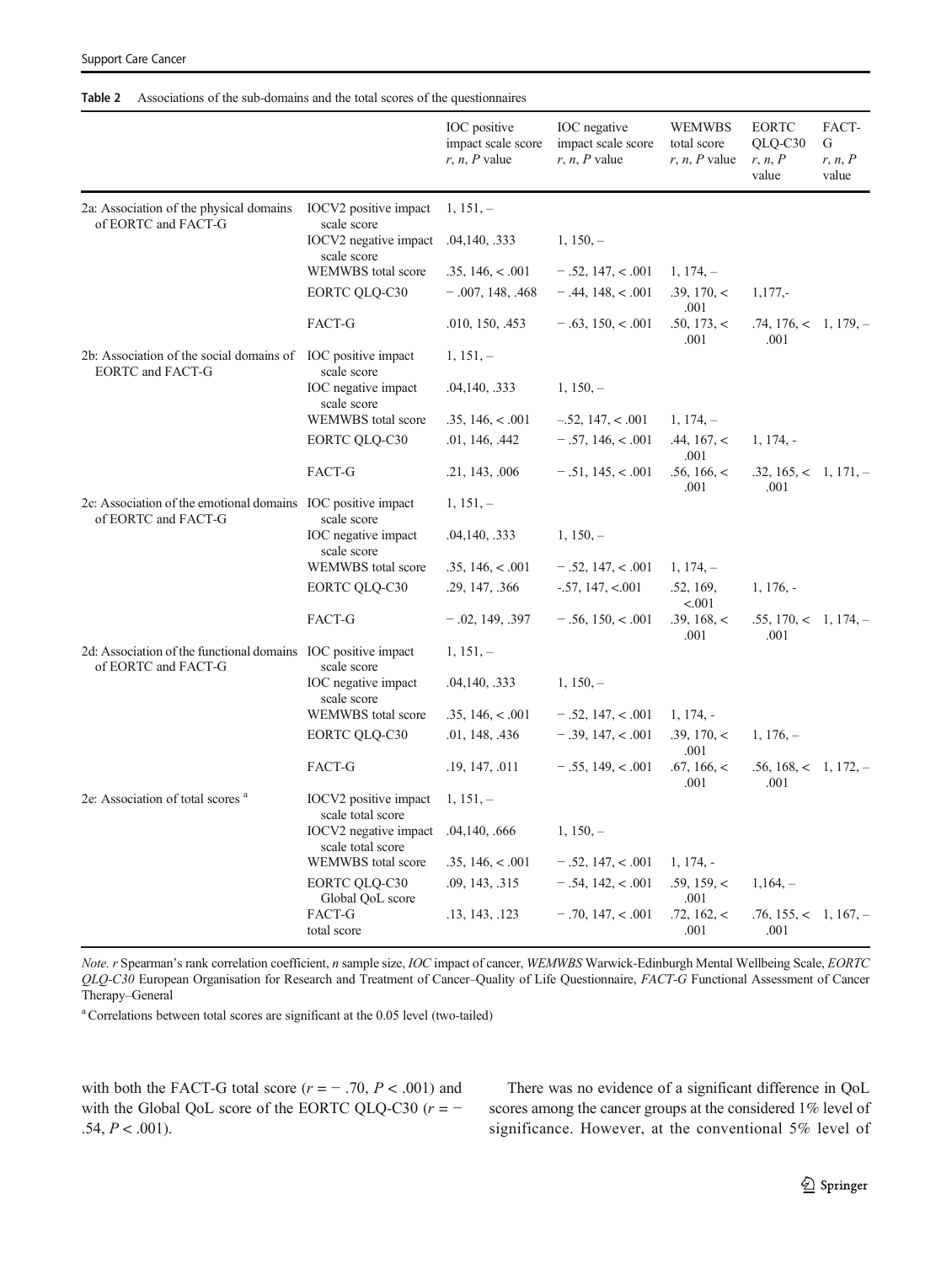significance, EORTC Global OoL scale score may be considered differed among the cancer groups (Table 3). A Kruskal-Wallis test showed there was a significant difference  $(P =$ .043) between at least one pair of groups. Dunn's pairwise tests confirmed (adjusted using the Bonferroni correction) that the significant difference  $(P = .028)$  was between breast and colorectal patients.

The median scores and the interquartile range of the two additional questions regarding pertinence and ease of completion can be seen in Table [4.](#page-6-0) Scores were similar for all the questionnaires with the FACT-G scoring the highest on the ease of completion question. Nevertheless, a Friedman test indicated the four scales were not rated significantly differently on either question (pertinence:  $\chi^2$  (3) = 0.63, P = 0.89; ease of completion:  $\chi^2$  (3) = 3.99, P = 0.26).

## **Discussion**

In this study of patients attending a range of cancer clinics in London, we compared two widely used QoL measures (FACT-G and EORTC QLQ-C30) and a general wellbeing scale (WEMWBS) with the IOC scale, designed specifically for cancer survivors to address both negative and positive aspects of living with and beyond cancer.

There were positive correlations between the two healthrelated QoL subscale measures of the same domains (physical, social, emotional, and functional of FACT-G and EORTC QLQ-C30), as well as between the total FACT-G score and the Global QoL subscale score of the EORTC QLQ-C30. As hypothesised, a negative correlation between the two healthrelated QoL measures and the negative IOC scale was also observed. There was also a positive correlation between positive IOC and the WEMWBS general wellbeing measure; though WEMWBS is not specifically applicable to participants' cancer experience. Neither the FACT-G nor the EORTC QLQ-C30 showed any correlation with the positive IOC scale, suggesting that the positive IOC scale measures

something different from health-related QoL. Finally, of the QoL measures used in this audit, the participants reported similar ease of completion and preference for all the scales.

The analyses show that the IOC positive scores did not correlate with, and, therefore, were not covered by any of the other QoL measures, except for a moderate correlation with the WEMWBS scale, which was to be expected as that scale too focuses on positive aspects of general well-being. The IOC is therefore not only highly relevant to cancer patients in a central London clinic, but also unique amongst other scales in addressing the more positive aspects of perceived QoL in the post-treatment phase.

There is evidence that positive IOC is not merely the obverse of negative IOC, but represents different constructs of cancer survivors' experience that translate across different countries and contexts [[21](#page-7-0)]. Positive IOC may reflect a less understood area of cancer enquiry: that some patients, for reasons which are not entirely clear, are able to educe positive experiences from a significant and stressful life event such as being diagnosed with and treated for cancer.

Importantly, this ability may be a skill that could be acquired and there are promising therapies available such as Acceptance Commitment Therapy (ACT), which focus on helping patients to re-engage with what matters to them the most, thus promoting a values-based living while at the same time working on acceptance of things that are not within one's control. Although a higher positive IOC score may not necessarily translate into a better functional level, people living with cancer might experience a better QoL, which is an important outcome. A 2015 study showed that both positive and negative perceptions of the impact of cancer are independent mediators of QoL [\[13](#page-7-0)]. Future studies could examine the effectiveness of using ACT and other supportive interventions to promote positive cancer outcomes for patients in the survivorship phase, as well as for patients under active treatment whenever possible.

Table 3 Total QoL scores for five scales according to cancer diagnosis

|                     | IOC positive<br>Median | IOC negative<br>Median | WEMWBS<br>Median | <b>EORTC</b><br>Median | FACT-G<br>Median |
|---------------------|------------------------|------------------------|------------------|------------------------|------------------|
| <b>Breast</b>       | 59                     | 57                     | 51               | 66.7                   | 12.6             |
| Colorectal          | 59                     | 50                     | 55               | 83.3                   | 13.4             |
| Head and neck       | 62                     | 50                     | 53               | 75                     | 13.5             |
| Haematology         | 61                     | 61                     | 54               | 75                     | 12.4             |
| Kruskal-Wallis test | 0.98                   | 7.29                   | 5.12             | 8.15                   | 3.11             |
| $(P$ value)         | (0.81)                 | (0.06)                 | (0.16)           | (0.04)                 | (0.37)           |

Note: IOC impact of cancer, WEMWBS Warwick-Edinburgh Mental Wellbeing Scale, EORTC QLQ-C30 European Organization for Research and Treatment of Cancer–Quality of Life Questionnaire, FACT-G Functional Assessment of Cancer Therapy-General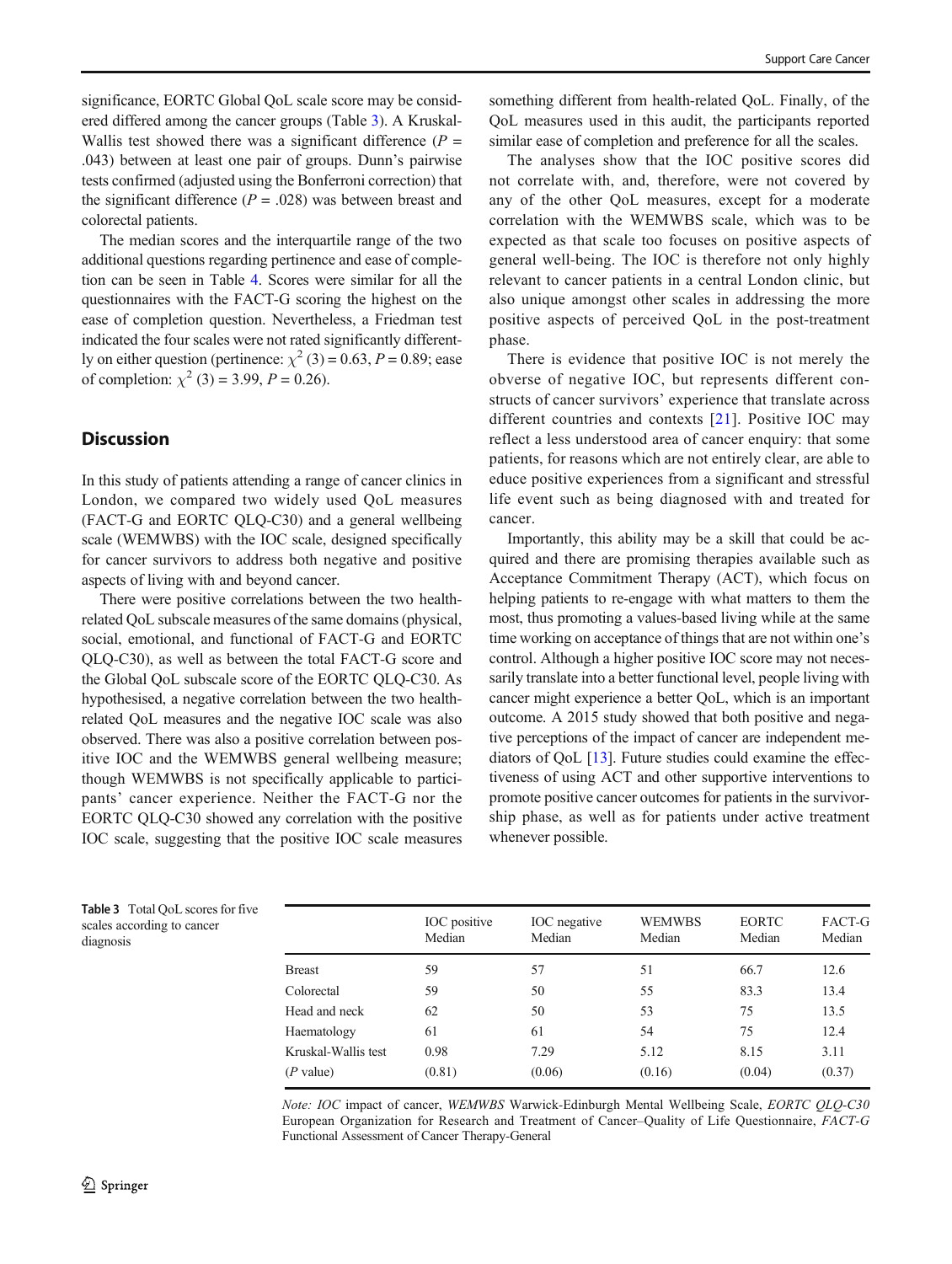|                   | How well did it address your<br>issues? $(Q1)$<br>Median (inter-quartile range) | How easy is it to<br>complete? $(Q2)$<br>Median (inter-quartile<br>range) |
|-------------------|---------------------------------------------------------------------------------|---------------------------------------------------------------------------|
| FACT-G            | 4(1)                                                                            | 5(1)                                                                      |
| QLQ-C30           | 4(1)                                                                            | 4(1)                                                                      |
| WEMWBS            | 4(1)                                                                            | 4(1)                                                                      |
| IOCV <sub>2</sub> | 4(1)                                                                            | 4(1)                                                                      |

<span id="page-6-0"></span>Table 4 Medians and Inter-quartile range of Q1 and Q2 Final **Ouestionnaire** 

Note: IOC impact of cancer, WEMWBS Warwick-Edinburgh Mental Wellbeing Scale, EORTC QLQ-C30 European Organization for Research and Treatment of Cancer–Quality of Life Questionnaire, FACT-G Functional Assessment of Cancer Therapy-General

### Study limitations

A limitation of this study was the 57% participation in the audit, which is consistent with response rates in similar studies [\[21\]](#page-7-0). The reasons for non-participation of patients are instructive for future research, e.g. some patients felt overwhelmed by the need to fill in questionnaires, some had problems with literacy, and many did not have enough command of the English language to participate. There was also a preponderance of White British participants and thus these results may not generalise to other groups. However, this also highlights the need for a simple, quick, and easily understood questionnaire that can be used as an effective screening method.

## Conclusion

Determining how best to measure QoL in people living with and beyond cancer is of paramount importance to ensure the best approach to screening and assessing the effectiveness of interventions but also to ensure holistic care within clinics that extends beyond cancer treatment. Our results suggest that both the FACT-G and the EORTC QLQ-C30 are measuring similar aspects of QoL and are equally pertinent and easy to use; so either may be used. The current findings suggest that the IOC captures a unique aspect of QoL over the other measures, related to post-traumatic growth [\[26](#page-7-0)].

Acknowledgements The SURECAN Development Grant investigators include in alphabetic order: Professor Kamaldeep Bhui (QMUL), Professor Liam Bourke (Sheffield Hallam University), Professor Trudie Chalder (King's College London), Professor Sandra Eldridge (QMUL), Professor John Gribben (QMUL), Professor Louise Jones (UCL), Professor Paul McCrone (King's College London), Dr. Adrienne Morgan (QMUL), Professor Damien Ridge (University of Westminster), Dr. Rebecca Roylance (UCLH), Professor Steph Taylor (QMUL), Mr. Mohamed Thaha (QMUL).

Code availability N/A

Authors' contributions Each author contributed to the conception and design of the study, collection, analysis, or interpretation of the data. Authors were involved in drafting and revising the manuscript and provided final approval for the version submitted. Ania Korszun is the overall guarantor of this work.

Funding This article presents independent research funded by the National Institute for Health Research (NIHR) under its Programme Grants for Applied Research Programme (Reference Number RP-DG-1212-10014). The views expressed are those of the author(s) and not necessarily those of the National Health Service (NHS), the NIHR or the Department of Health.

Data availability The datasets generated during and/or analysed during the current study are available from the corresponding author on reasonable request.

#### **Declarations**

Ethics approval This study was an audit; "Audit of well-being/quality of life measures in cancer survivors" ID: 5711 (2015) Barts Health NHS Trust. All procedures performed in studies involving human participants were in accordance with the ethical standards of the institutional and/or national research committee and with the 1964 Helsinki Declaration and its later amendments or comparable ethical standards. This article does not contain any studies with animals performed by any of the authors.

Consent to participate Informed consent was obtained from all individual participants included in the study.

Consent for publication N/A

Competing interests PW does consultancy work for a re-insurance company and is a member of the Independent Medical Experts' Group, which advises the UK Ministry of Defense regarding its Armed Forces Compensation Scheme. The other authors declare that they have no conflicts of interest.

Open Access This article is licensed under a Creative Commons Attribution 4.0 International License, which permits use, sharing, adaptation, distribution and reproduction in any medium or format, as long as you give appropriate credit to the original author(s) and the source, provide a link to the Creative Commons licence, and indicate if changes were made. The images or other third party material in this article are included in the article's Creative Commons licence, unless indicated otherwise in a credit line to the material. If material is not included in the article's Creative Commons licence and your intended use is not permitted by statutory regulation or exceeds the permitted use, you will need to obtain permission directly from the copyright holder. To view a copy of this licence, visit <http://creativecommons.org/licenses/by/4.0/>.

## References

- 1. Macmillan Cancer Support (2019) Statistics fact sheet. [https://](https://www.macmillan.org.uk/_images/cancer-statistics-factsheet_tcm9-260514.pdf) [www.macmillan.org.uk/\\_images/cancer-statistics-factsheet\\_tcm9-](https://www.macmillan.org.uk/_images/cancer-statistics-factsheet_tcm9-260514.pdf) [260514.pdf](https://www.macmillan.org.uk/_images/cancer-statistics-factsheet_tcm9-260514.pdf). Accessed 16 June 2020
- 2. Quaresma M, Coleman MP, Rachet B (2015) 40-year trends in an index of survival for all cancers combined and survival adjusted for